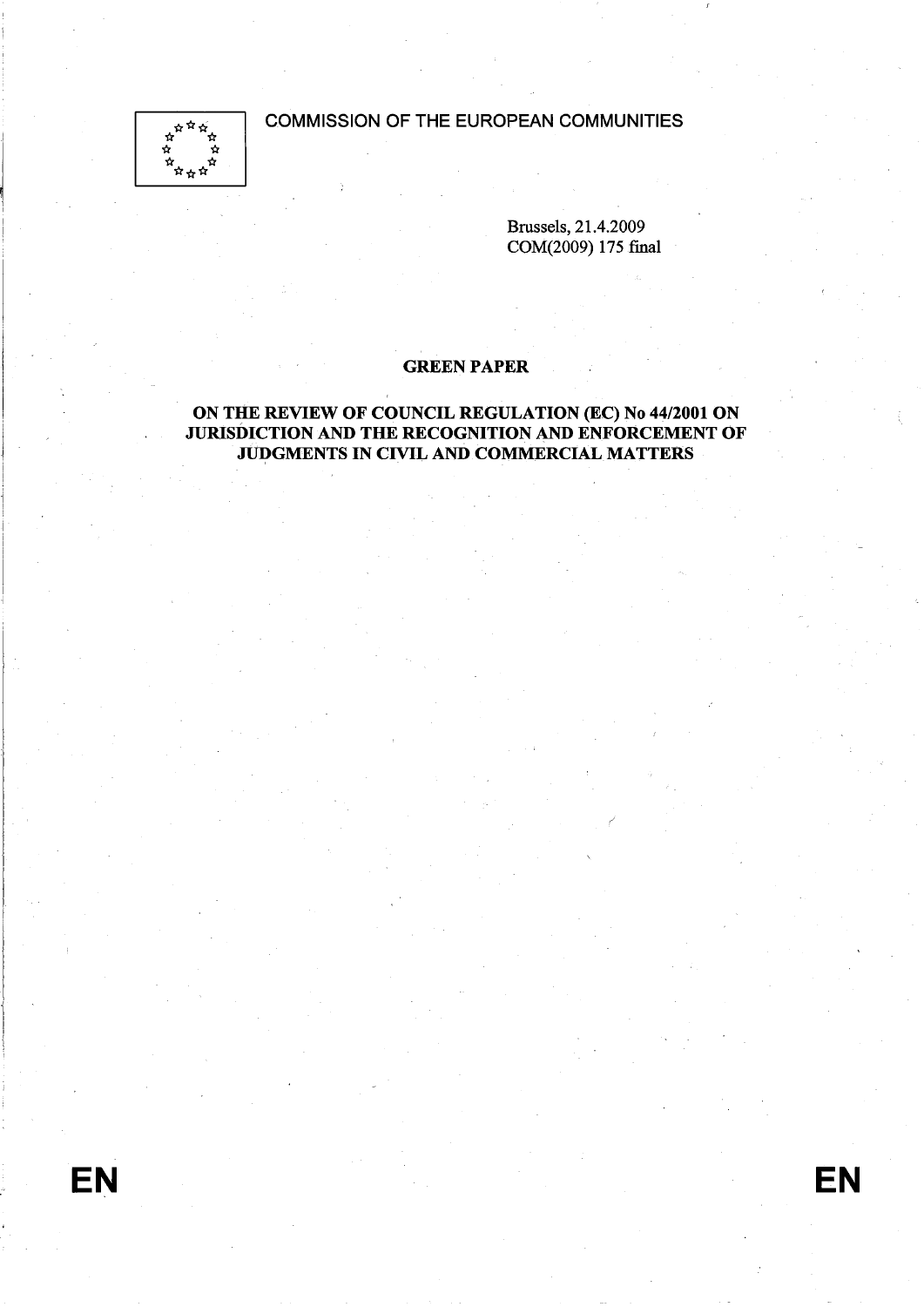## GREEN PAPER

# ON THE REVIEW OF COUNCIL REGULATION (EC) No 44/2001 ON JURISDICTION AND THE RECOGNITION AND ENFORCEMENT OF **JUDGMENTS IN CIVIL AND COMMERCIAL MATTERS**

This Green Paper accompanies the Report from the Commission on the application of Council Regulation (EC) No 44/2001 on jurisdiction and the recognition and enforcement of judgments in civil and commercial matters ("the Regulation")<sup>1</sup>. Its purpose is to launch a broad consultation among interested paries on possible ways to improve the operation of the Regulation with respect to the points raised in the Report.

The Commission calls on all interested persons to send their comments on the points addressed below and any other useful contrbutions, no later than 30 June 2009, to the following address:

European Commission Directorate-General Justice, Freedom and Security Unit E2 - Civil Justice B - l049 Brussels Fax:+ 32 (0) 2 299 64 57 E-mail: jls-coop-jud-civil@ec.europa.eu

Contributions will be published on the Internet. It is important to read the specific privacy statement attached to this consultation for information on how your personal data and contribution will be dealt with. Professional organisations are invited to register in the Commission's Register for Interest Representatives<sup>2</sup>.

1. The abolition of all intermediate measures to recognise and enforce foreign judgments , C' exequatur")

The existing *exequatur* procedure in the Regulation simplified the procedure for recognition and enforcement of judgments compared to the previous system upder the 1968 Brussels Convention. Nevertheless, it is difficult to justify, in an internal market without frontiers, that citizens and businesses have to undergo the expenses in terms of costs and time to assert their rights abroad. If applications for declarations of enforceability are almost always successful and recognition and enforcement of foreign judgments is very rarely refused, aiming for the objective of abolishing the exequatur procedure in all civil and commercial matters should be realistic. In practice, this would apply principally to contested claims. The abolition of exequatur should, however, be accompanied by the necessary safeguards.

In the area of uncontested claims, intermediate measures have been abolished on the bàsis of a control, in the Member State of origin, of minimum standards relating to the service of the document instituting proceedings and to the provision of information about the clain and the procedure to the defendânt. In addition, an exceptional review should remedy situations where the defendant was not served personally in a way to enable him/her to arrange for his/her

OJ L 12, 16.1.2001, p. 1.

2

<sup>(</sup>http://ec.europa.eu/transparency/regrin). This Register was set up in the framework of the European Transparency Intiative with a view to provide the Commission and the public at large with information about the objectives, funding and structures of interest representatives.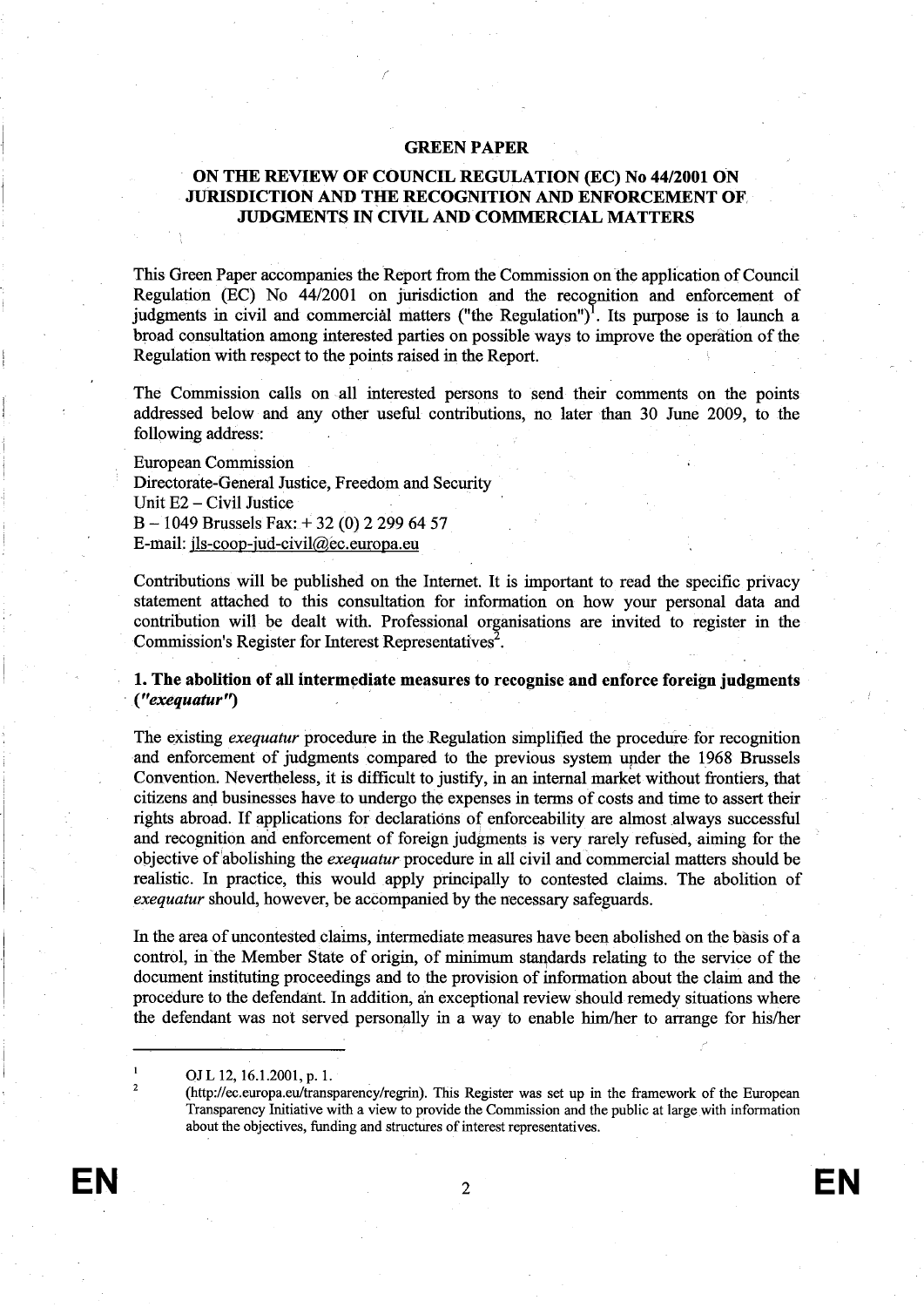defence or where he/she could not object to the claim by reason of force majeure or extraordinary circumstances ("special review"). Under this system, the claimant must stil go through a certification procedure, be it that this procedure takes place in the Member State of origin rather than in the Member State of enforcement. )

In the area of contested and uncontested claims, on the other hand, Regulation 4/2009 on maintenance obligations<sup>3</sup> abolishes *exequatur* on the basis of harmonised rules on applicable law and the protection of the rights of the defence is ensured though the special review procedure which applies once the judgment has been issued. Regulation 4/2009 thus takes the view that, in the light of the low number of "problematic" judgments presented for recogntion and enforcement, a free circulation is possible as long as the defendant has an effective redress a posteriori (special review). If a simlar approach were followed in civil and commercial matters generally, the lack of harmonisation of such a speetal review procedure might introduce a certain degree of uncertainty in the few situations where the defendant was not able to defend him/herself in the foreign court. It should therefore be reflected whether a more harmonised review procedure might not be desirable.

## Question 1:

Do you consider that in the internal market all judgments in civil and commercial matters should circulate freely, without any intermediate proceedings (abolition of exequatur)?

If so, do you consider that some safeguards should be maintained in order to allow for such an abolition of exequatur? And if so, which ones? ",

### 2. The operation of the Regulation in the international legal order

The good functioning of an internal market and the Community's commercial policy both on the internal and on the international level require that equal àccess to justice on the basis of clear and precise rules on international jurisdiction is ensured not only for defendants but also for claimants domiciled in the Community. The jursdictional needs of persons in the Communty in their relations with thid States' parties are similar. The reply to these needs should not vary from one Member State to another, taking into account, in particular, that subsidiary jurisdiction rules do not exist in all the Member States. A common approach would strengthen the legal protection of Communty citizens and economic operators and guarantee the application of mandatory Community legislation.

In order to extend the personal scope of the jursdiction rules to defendants domiciled in thid States, it should be considered to what extent the special jursdiction rules of the Regulation, with the current connecting factors, could be applied to third State defendants.

In addition, it should be reflected to what extent it is necessary and appropriate to create additional jurisdiction grounds for disputes involving third State defendants ("subsidiary jurisdiction"). The existing rules at national level pursue an important objective of ensuring access to justice; it should be reflected which uniform rules might be appropriate. In this respect, a balance should be found between ensuring access to justice on the one hand and international courtesy on the other hand. Three grounds might be considered in this respect: jurisdiction based on the carrying out of activities, provided that the dispute relates to such

OJL 7,10.1.2009, p. 1.

EN 33 EN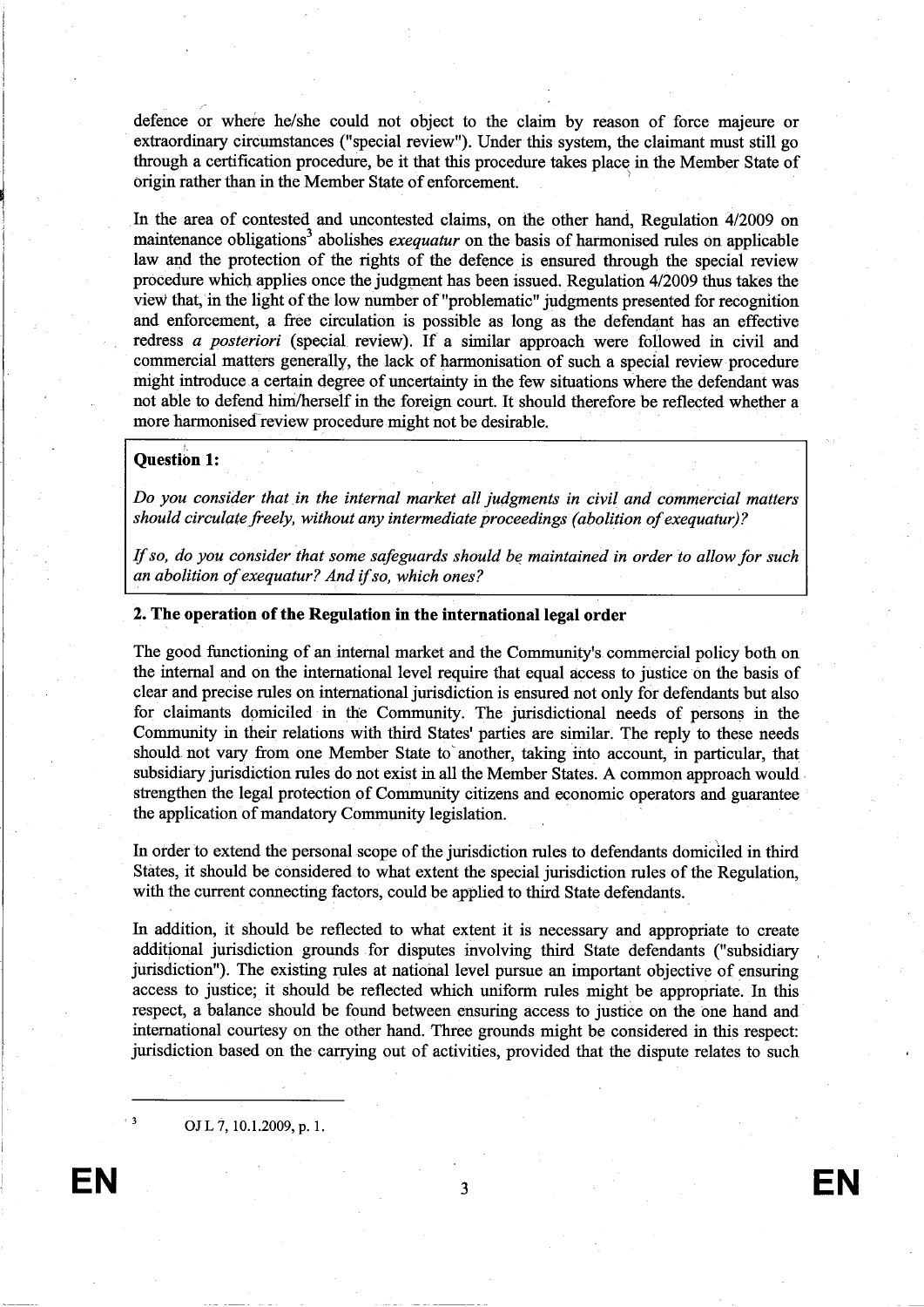activities; the location of assets, provided that the claim relates to such assets; and a forum *necessitatis*, which would allow proceedings to be brought when there would otherwise be no access to justice<sup>4</sup>.

Further, if uniform rules for claims against third State defendants are established, the risk of parallel proceedings before Member State and third State courts will increase. It must therefore be considered in which situations access to the courts of the Member States must be ensured irespective of proceedigs ongoing elsewhere and in which situations and under which conditions it may be appropriate to allow the, cours to decline jursdiction in favour of the cours of thid States. This could be the case, for instance, when paries have concluded an exclusive choice of court agreement in favour of the courts of third States, when the dispute otherwise falls under the exclusive jurisdiction of third State courts, or when parallel proceedings have already been brought in a third State<sup>5</sup>.

Finally, it should be considered to what extent an extension of the scope of the jursdiction rules should be accompanied by common rules on the effect of third State judgments. A harmonisation of the effect of third State judgments would enhance legal certainty, in particular for Communty defendants who are involved in proceedings before the courts of third States. A common regime of recognition and enforcement of third State judgments would permit them to foresee under which circumstances a thid State judgment could be enforced in any Member State of the Community, in particular when the judgment is in breach of mandatory Communty law or Communty law provides for exclusive jursdiction of Member States' courts<sup>6</sup>.

#### Question 2:

Do you think that the special jurisdiction rules of the Regulation could be applied to third State defendants? What additional grounds of jurisdiction against such defendants do you consider necessary?

How should the Regulation take into account exclusive jurisdiction of third States' courts and proceedings brought before the courts of third States?

Under which conditions should third State judgments be recognised and enforced in the Community, particularly in situations where mandatory Community law' is involved or exclusive jurisdiction lays with the courts of the Member States?

See the forum necessitatis rule in Article 7 of Regulation (EC) No 4/2009. The forum necessitatis rule ensures that, where no court of a Member State has jurisdiction pursuant to the Regulation, the courts of the Member States may, on exceptional basis, hear the case if proceedigs canot reasonably be brought or conducted or would be impossible in a thid State with which the dispute is closely connected.

On these questions, it may be refered to the study on subsidiary jursdiction mentioned in the Report, as well as to the work accomplished by the European Group for Private International law (GEDIP), in particular at their session in Bergen in September 2008 (see http://www.gedipegpil.eu/gedip\_documents.html).

This concern has been voiced, for instance, in the context of consumer collective redress, whereby Community companies are involved in collective action in third States (e.g. United States).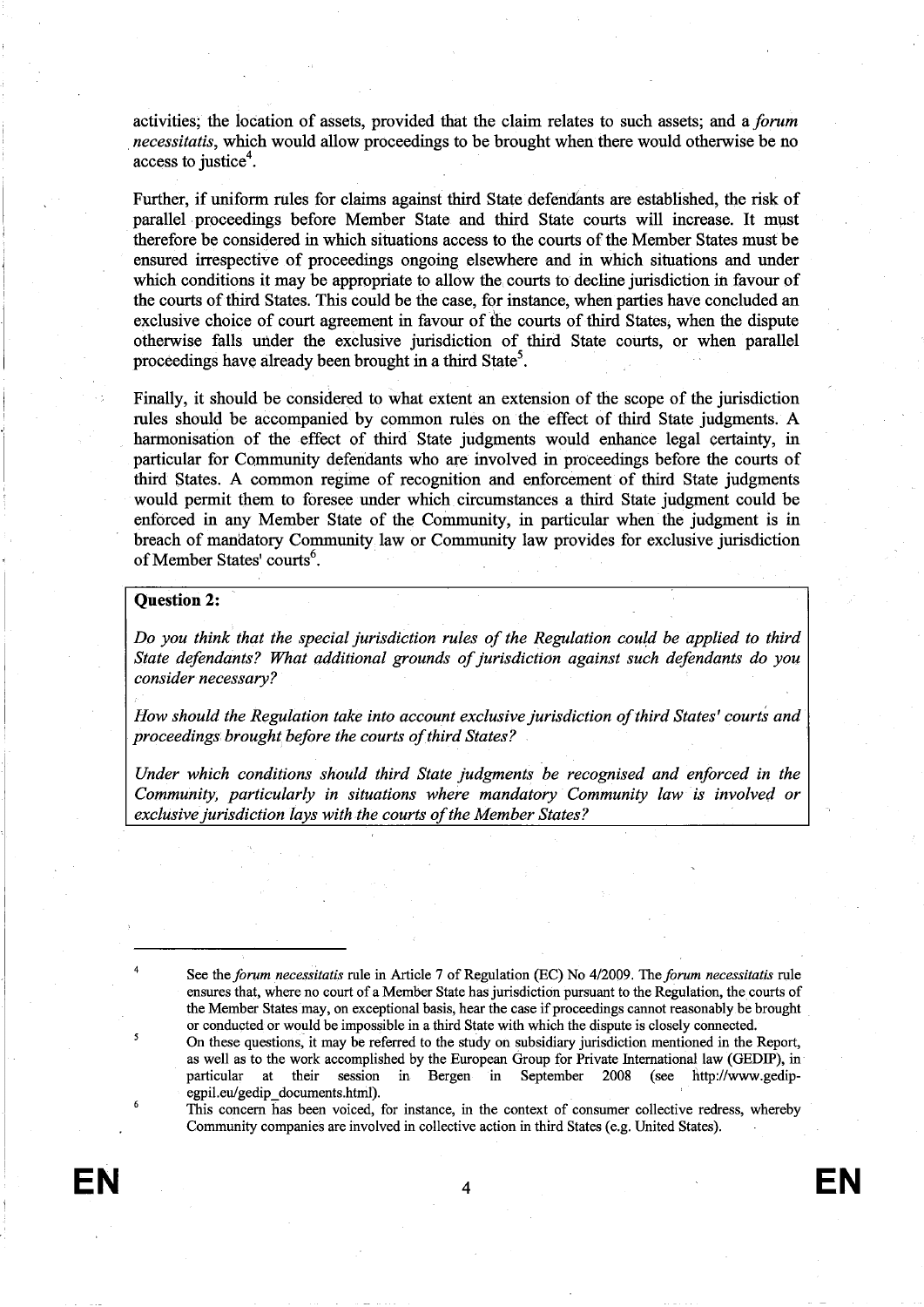## 3. Choice of court

Agreements on jurisdiction by the paries should be given the fullest effect, not the least because of their practical relevance in international commerce. It should therefore be considered to what extent and in which way the effect of such agreements under the. Regulation may be strengthened, in particular in the event of parallel proceedings.

One solution might be to release the court designated in an exclusive choice-of-court agreement from its obligation to stay proceedings under the *lis pendens* rule<sup>7</sup>. A drawback of this solution is that parallel proceedings leading to irreconcilable judgments are possible.

Another solution might be to reverse the priority rule insofar as exclusive choice of court agreements are concerned. In this option, the court designated by the agreement would have priority to determine its jurisdiction and any other court seized would stay proceedings until the jurisdiction of the chosen court is established. This solution already applies in the context of thé Regulation with rêspect tò parties none of whom is domiciled in a Member State. Such a solution would align to a large extent the internal Community rules with the international rules. A drawback of this solution may be that if the agreement is invalid, a party must seek fist to establish the invalidity before the cour designated in the agreement before being able to seize the otherwise competent cours.

Alternatively, the existing *lis pendens* rule may be maintained, but a direct communication and cooperation between the two courts could be envisaged, combined, for instance, with a deadline for the court first seized to decide on the question of jurisdiction and an obligation to regularly report to the court second seized on the progress of the proceedings. In this option, it should \_be ensured that the claimant does not lose a legitimate forum for reasons outside his/her control.

The efficiency of jurisdiction agreements could also be strengthened by the granting of damages for breach of such agreements, arising for instance from the delay or the exercise of default clauses in loan agreements.

Another solution might also be to exclude the application of the *lis pendens* rule in situations where the parallel proceedings are proceedings on the merits on the one hand and proceedings for (negative) declaratory relief on the other hand or at least to ensure a suspension of the running of limitation periods with respect to the claim on the merits in case the declaratory relief fails.

Finally, the uncertainty surounding the validity of the agreement could be addressed, for instance, by prescribing a standard choice of court clause, which could at the same time expedite the decision on the jurisdiction question by the courts<sup>8</sup>. This option could be combined with some of the solutions suggested above: the acceptance of parallel proceedings

Lis pendens rule requires that, where proceedings involving the same cause of action and between the same parties are brought in the courts of different Member States, any court other than the Court first seized shall of its own motion stay its proceedings until such time as the jurisdiction of the court first seized is established.

Concerning the validity of the agreement, it is sometimes suggested that a harmonised conflict rule might be appropriate in order to ensure a uniform application of the rules of the Regulation. It should be noted that the law applicable to choice of court agreements is excluded from the scope of Regulation (EC) No 593/2008 on the law applicable to contractual obligations (Rome 1).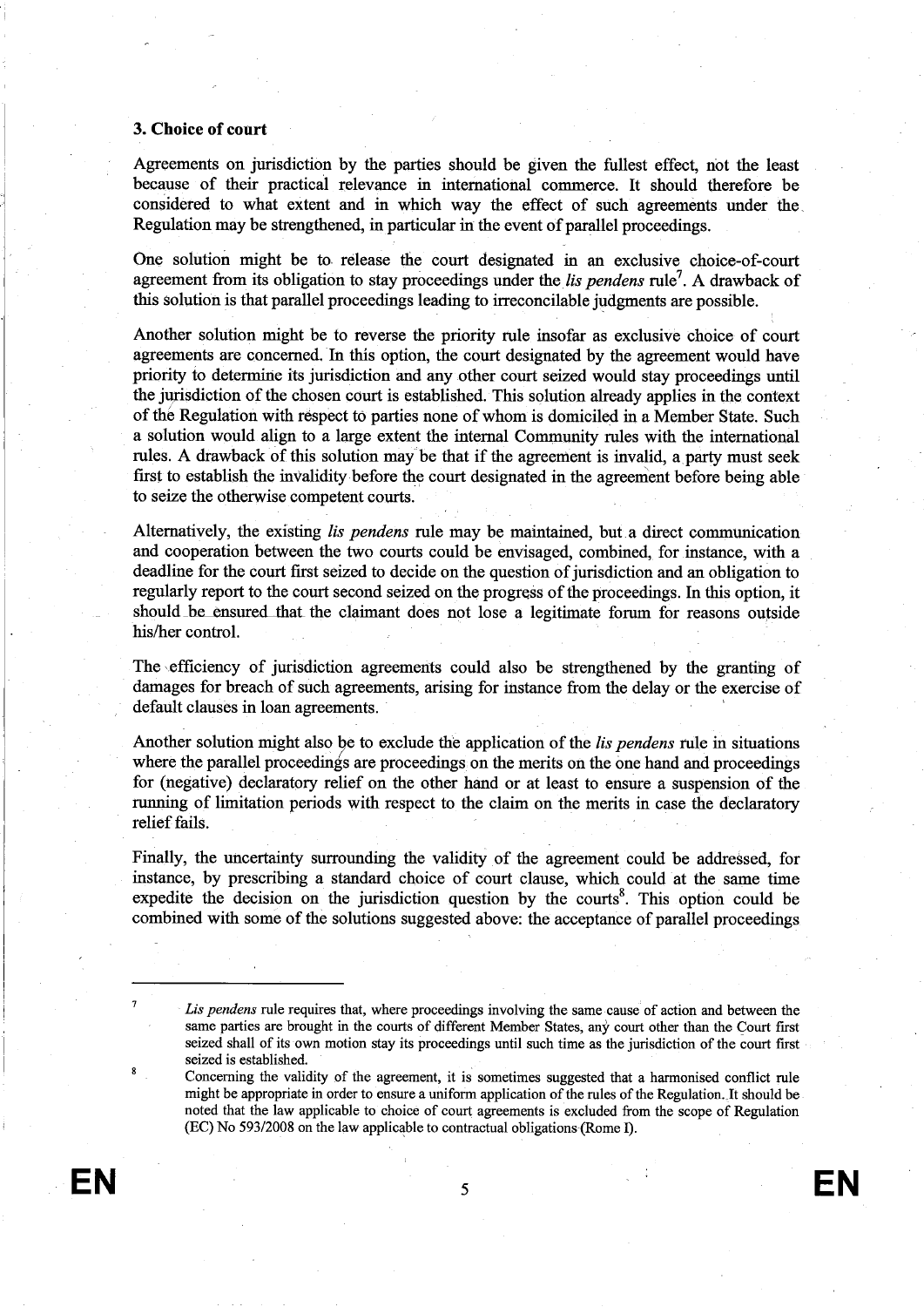or the reversal of the priority rule could be limted to, those situtions where the choice-ofcourt agreement takes the standard form prescribed by the Regulation.

## Question 3:

Which of the above suggested solutions, or any other possible solutions, do you consider most Which of the above suggested solutions, or any other possible solutions, do you consider most appropriate in order to enhance the effectiveness of choice of court agreements in the Community?

## 4. Industrial propert

The possibility to effectively enforce or challenge industrial property rights in the Community is of fundamental importance for the good functioning of the internal market. Substantive law on intellectual property is already largely part of the *acquis communautaire*<sup>9</sup>. Directive  $2004/48/EC$  on the enforcement of intellectual property rights<sup>10</sup> aims at approximating certain procedural questions relating to enforcement. . In order to address the lack of legal certainty and the high costs caused by duplication of proceedings before national courts, the Commssion has proposed the creation of an integrated jursdictional system through the establishment of a unfied European patent litigation system which would be entitled to deliver judgments on the validity and the infringement of European and future Community patents for the entire territory of the internal market<sup>11</sup>. In addition, on 20 March 2009, the Commission adopted a Recommendation to the Council concerning the negotiating directives for the conclusion of an international agreement involving the Communty, its Member States and other Contracting States of the European Patent Convention<sup>12</sup>. Pending the creation of the unified patent litigation system, certain shortcomings of the current system may be identified and addressed in the context of Regulation (EC) No 44/2001.

With respect to the coordination of parallel infringement proceedings, it could be envisaged to strengthen the communication and interaction between the courts seized in parallel proceedings and/or to exclude the application of the rule in the case of negative declaratory relief (cf. supra, point 3).

With respect to the coordination of infringement and invalidity proceedings, several solutions to counter "torpedo" practices have been proposed in the general study. It is hereby referred to the study for those solutions. However, the problems may be dealt with by the creation of the unfied patent litigation system, in which case modifications of the Regulatiòn would not be necessary.

If it is considered opportne to provide for a consolidation of proceedings againt several infringers of the European patent where the infringers belong to a group of companies acting in accordance with a coordinated policy, a solution might be to establish a specific rule allowing infringement proceedings concerning certain industrial property rights against several defendants to be brought before the cours of the Member State where the defendant coordinating the activities or otherwise having the closest connection with the infringement is

SEC(2009) 330. 12

.9

10

II

Intellectual property rights also include copyright which is not addressed in this paper. As a right which is not subject to registration, copyrght is not covered by the exclusive jursdiction rules of the Regulation.

Directive 2004/48ÆC of the European Parliament and of the Council of 29 April 2004 on the enforcement of intellectual property rights (OJ L 157,30.4.2004, p. 45). COM(2007) 165.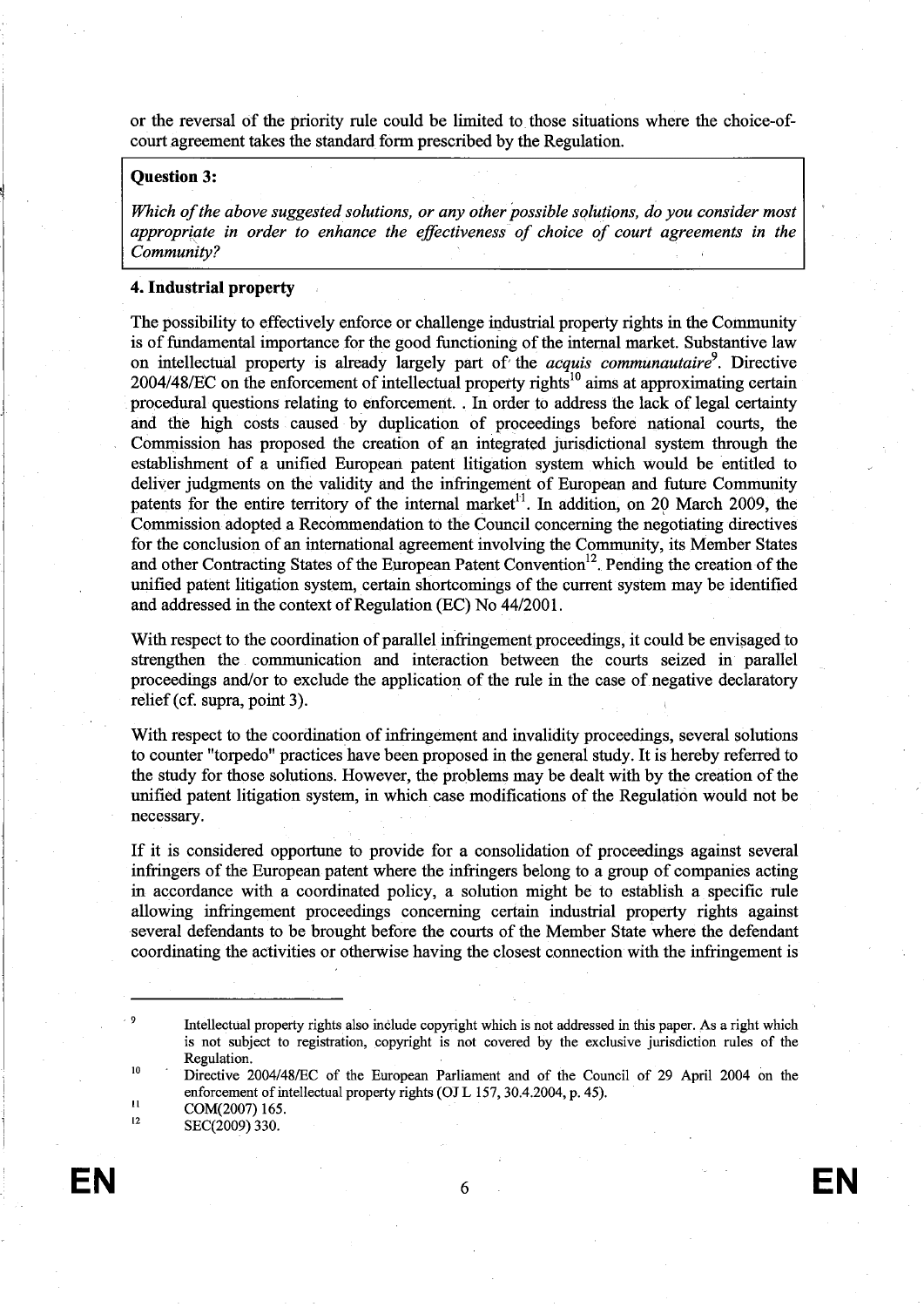domiciled. A drawback of such a rule might be, as the Court of Justice suggested, that the strong factual basis of the rule may lead to a multiplication of the potential heads of jurisdiction, thereby undermining the predictability of the jurisdiction rules of the Regulation and the principle of legal certainty. In addition, such a rule may lead to forum shopping. Alternatively, a re-formulation of the'rule on plurality of defendants might be envisaged in order to enhance the role of the courts of the Member State where the primary responsible defendant is domiciled.

#### Question 4:

What are the shortcomings in the current system of patent litigation you would consìder to. be the most important to be addressed in the context of Regulation 44/2001 and which of the above solutions do you consider áppropriate in order to enhance the enforcement of industrial property rights for rìghtholders in enforcing and defending rights as well as the position of claimants who seek to Challenge those rights in the context of the Regulation?

### 5. Lis pendens and related actions

"

With respect to the general operation of the *lis pendens* rule, it should be reflected whether the current problems might not be addressed by strengthening the communication and interaction between the cours seized in parallel proceedings and/or the exclusion of the application of the rule in the case of negative declaratory relief (cfr. supra, point 3).

Concerning the rule on related actions, it should be reflected to what extent it may be appropriate to permit a grouping of actions by and/or against several partieson the basis of unform rules. The risk, ôf negative conficts of jurisdiction could be addressed by a cooperation and communication mechansm between the courts involved and by an obligation on the part of the court which declined jurisdiction to re-open the case if the court first seized declines jurisdiction. In Aricle 30(2), it should be clarfied that the authority responsible, for service is the fist authority receiving the documents to be served. Also, in the light of the importnce of the date and time of receipt, the authorities responsible for service and the cours, as appropriate, should note when exactly they receive the documents 'for puroses of service or when exactly the document instituting proceedings is lodged with the cour.

One other possibility could be to provide for a limited extension of the rule in Article  $6(1)$ , allowing for a consolidation if the court has jurisdiction over a certain quorum of defendants.

### Question 5:

How do you think that the coordination of parallel proceedings (lis pendens) before the courts of diferent Member States may be improved?

Do you think that a consolidation of proceedings by and/or against several parties should be provided for at Community level on the basis of uniform rules?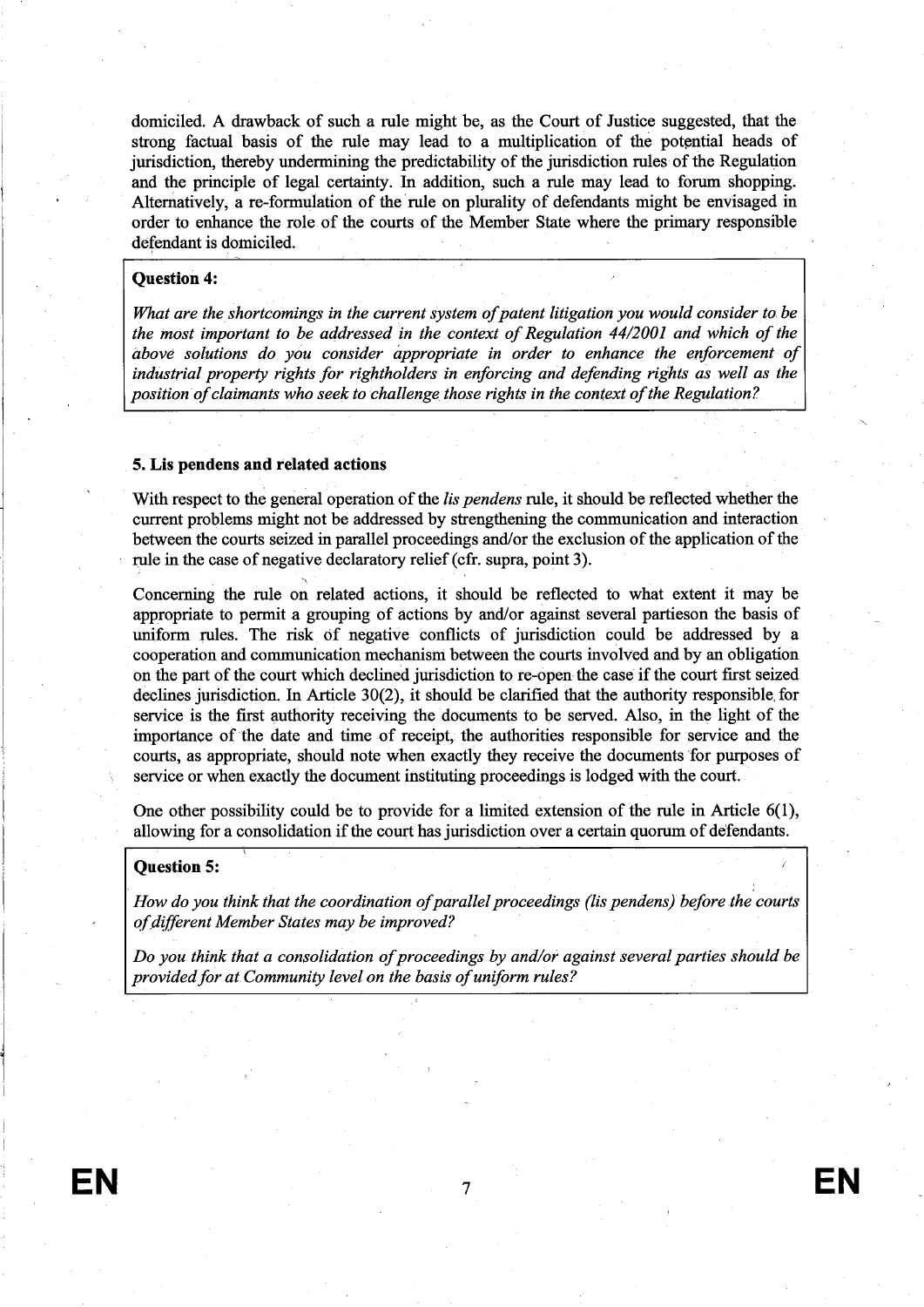#### 6. Provisional measures

The report describes several diffculties with respect to the free circulation of provisional measures.

With respect to ex parte measures<sup>13</sup>, it might be appropriate to clarify that such measures can be recognised and enforced on the basis of the Regulation if the defendant has the opportunity to contest the measure subsequently, particularly in the light of Article 9(4) of Directive 2004/48/Ec.

Furher, the allocation of jurisdiction for provisional measures ordereq by a court which does not have jurisdiction on the substance of the matter may be approached differently than it is today under the existing case law of the Court of Justice. In particular, if the Member State whose courts have jurisdiction as to the substance of the matter were empowered to discharge, modify or adapt a provisional measure granted by the cours of a Member State having jurisdiction on the basis of Article 31, the "real connecting link" requirement could be abandoned. The role of the court seized of the request would be to assist the proceedings on the merits by "lending remedies", paricularly when effective protection is not available in all the Member States, without interfering with the jurisdiction of the court having jurisdiction on the substance. When such assistance is no longer needed, the court having jurisdiction on the substance may set aside the foreign measure. Again, a communication between the courts involved may be helpfuL. This would allow applicants. to seek efficient provisional protection where this is available in Europe.

With respect to the required guarantee of repayment of an interim payment, it might be desirable to specify that the guarantee should not necessarily consist of a provisional payment or bank guarantee. Alternatively, it might be considered that this difficulty will be adequately resolved through case law in the future.

Finally, if exequatur is abolished, Article 47 of the Regulation should be adapted. In this respect, inspiration may be drawn from Aricle 18 of Regulation (Èc) No 4/2009.

#### Question 6:

Do you think that the free circulation of provisional measures may be improved in the ways suggested in the Report and in this Green Paper? Do you see other possibilities to improve such a circulation?

#### 7. The interface between the Regulation and arbitration

Arbitration is a matter of great importance to international commerce. Arbitration agreements should be given the fullest possible effect and the recognition and enforcement of arbitral awards shóuld be encouraged. The 1958 New York Convention is generally perceived to operate satisfactorily and is appreciated among practitioners. It would therefore. seem appropriate to leave the operation of the Convention untouched or at least as a basic starting point for further action. This should not prevent, however, addressing certain specific points relating to arbitration in the Regulation, not for the sake of regulating arbitration, but in the first place to ensure the smooth circulation of judgments in Europe and prevent parallel proceedings.

 $Ex$  parte measures mean, in the context of provisional measures, temporary orders issued by the court based on one party's request without hearing from the other side.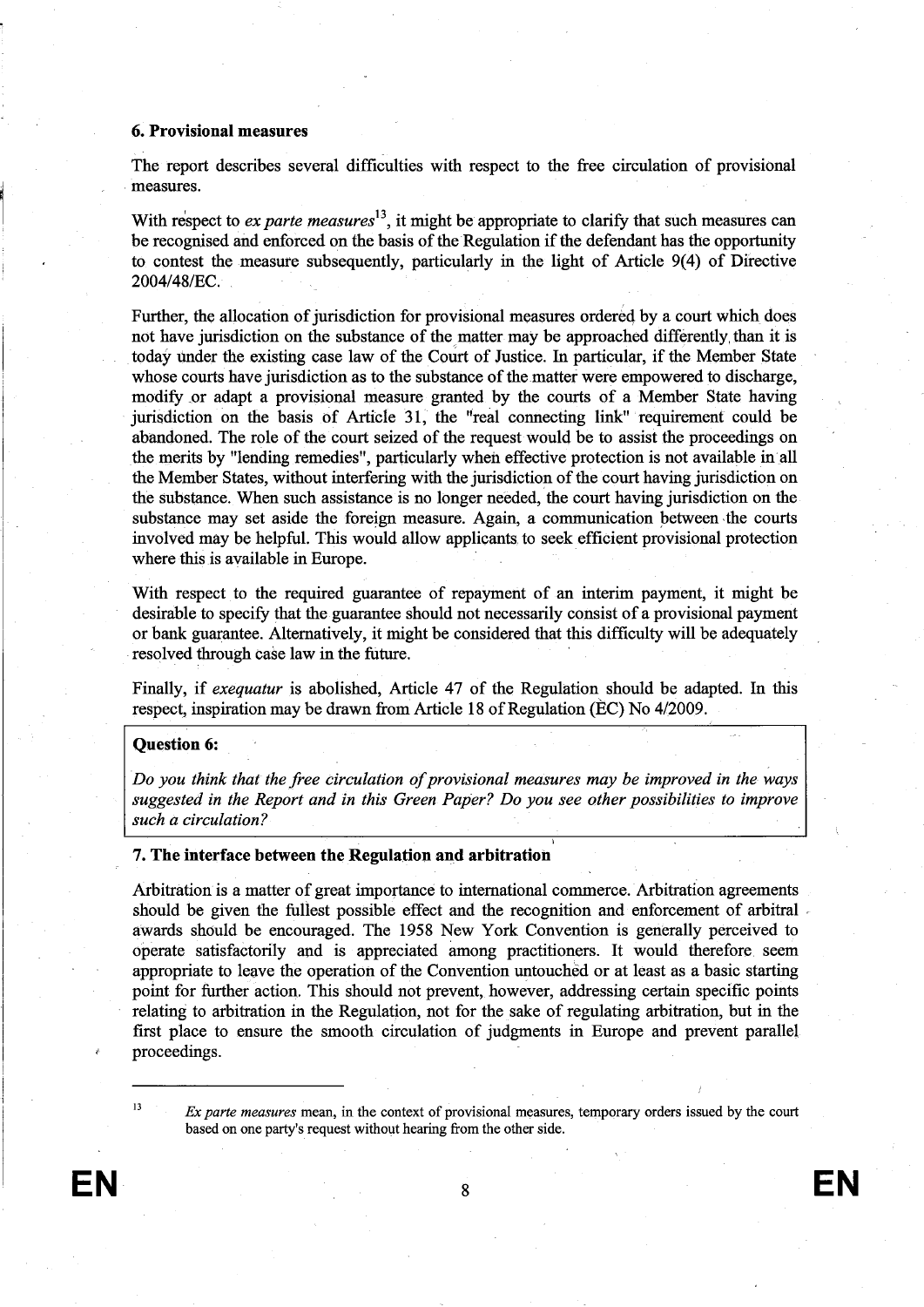In particular, a (parial) deletion of the exclusion of arbitration from the scope of the Regulation might improve the interface of the latter with court proceedings. As a result of such a deletion, court proceedings in support of arbitration might come within the scope of the Regulation. A special rule allocating jurisdiction in such proceedings would enhance legal certinty. For instance, it has been proposed to grant exclusive jurisdiction for such proceedigs to the cours of the Member State of the place of arbitration, possibly subject to an agreement between the parties $^{14}$ .

Also, the deletion of the arbitration exception might ensure that all the Regulation's jurisdiction rules apply for the issuance of provisional measures in support of arbitration (not only Aricle 31). Provisional measures ordered by the courts are importnt to ensure the effectiveness of arbitration, particularly until the arbitral trbunal is set up.

Next, a deletion of the exception might allow the recognition of judgments deciding on the validity of an arbitration agreement and clarfy the recognition and enforcement of judgments merging an arbitration award. It might also ensure the recognition of a judgment setting aside an arbitral award<sup>15</sup>. This may prevent parallel proceedings between courts and arbitral trbunals where the agreement is held invalid in one Member State and valid in another.

More generally, the coordination between proceedings concerning the validity of an arbitration agreement before a court and an arbitral tribunal might be addressed. One could, for instance, give priority to the courts of the Member State where the arbitration takes place to decide on the existence, validity, and scope of an arbitration agreement. This might again be combined with a strengthened cooperation between the courts seized, including time limits for the party which contests the validity of the agreement. A uniform conflict rule concerning the validity of arbitration agreements, connecting, for instance, to the law of the State of the place of arbitration, might reduce the risk that the agreement is considered valid in one Member State and invalid in another. This may enhance, at Communty level, the effectiveness of arbitration agreements compared to Article II(3) New York Convention.

Furher, as far as recogntion and enforcement is concerned, arbitral awards which are enforceable under the New York Convention might benefit from a rule which would allow the refusal of enforcement of a judgment which is ireconcilable, with that arbitral award. An alternative or additional way forward might be to grant the Member State where an arbitral award was given exclusive competence to certify the enforceability of the award as well as its procedural fairess, after which the award would freely circulate in the Community. Stil another solution suggested consists of takig advantage of Aricle VII New York Convention to furtêr faciltate atEU level the recogntion of arbitral awards (a question which might also be addressed in a separate Community instrument).

15

This is paricularly important, for instance, if the award is set aside for violation of mandatory rules of Community law (e.g. competition law).

<sup>&</sup>lt;sup>14</sup> If this approach is followed, uniform criteria should permit to determine the place of arbitration. The general study suggests to refer to the agreement of the paries or the decision of the arbitral tribunaL. If the place cannot be defined on that basis, it is suggested to connect to the cours of the Member State which would have jursdiction over the dispute under the Regulation in the absence of an arbitration agreement.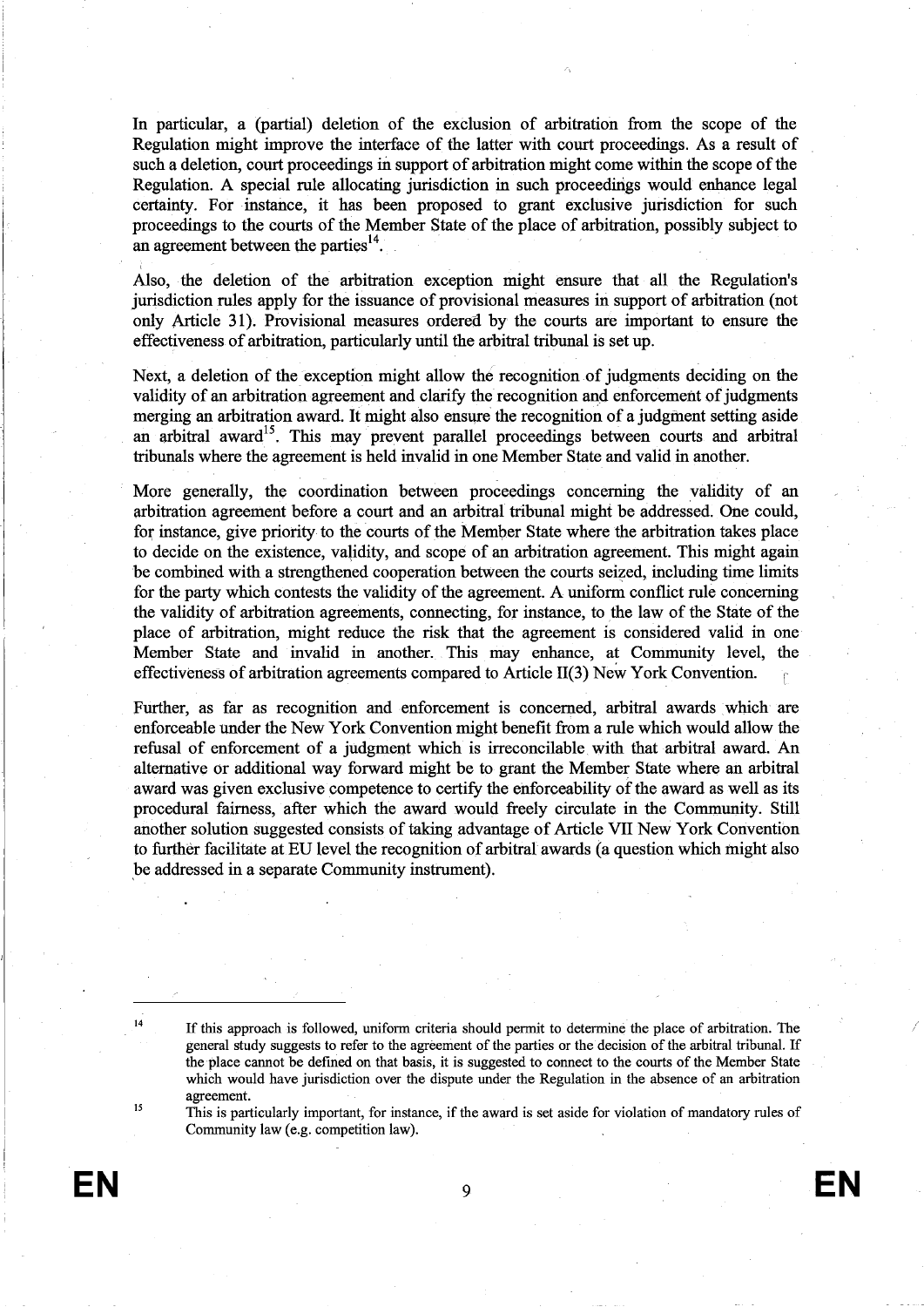# Question 7:

Which action do you consider appropriate at Community level:

- To strengthen the effectiveness of arbitration agreements;
- . To ensure a good coordination between judicial and arbitration proceedings;
- . To enhance the effectiveness of arbitration awards?

#### 8. Other issues

## 8.1. Scope

As far as scope is concerned, maintenance matters should be added to the list of exclusions, following the adoption of Regulation (EC) No 4/2009 on maintenance. With respect to the operation of Article 71 on the relation between the Regulation and conventions on particular matters, it hàs been proposed to reduce its scope as far as possible.

#### 8.2. Jurisdiction

In the light of the importance of domicile as the main connecting factor to define jurisdiction, it should be considered whether an autonomous concept could be developed.

Further, it should be considered to what extent it may be appropriate to create a non-exchisive jurisdiction based on the situs of moveable assets as far as rights in rem or possession with respect to such assets are concerned. With respect to employment contracts, it should be reflected to what extent it might be appropriate to allow for a consolidation of actions pursuant to Aricle 6(1). As to exclusive jursdiction, it should be reflected whether. choìce of court in agreements concerning the rent of office space should be allowed; concerning rent of holiday homes, some flexibility might be appropriate in order to avoid litigation in a forum which is remote for all partes. It should also be considered whether it might be appropriate to extend the scope of exclusive jurisdiction in company law (Aricle 22(2)) to additional matters related to the internal organsation and decision-making in a company. Also, it should be considered whether a uniform definition of the "seat" could not be envisaged. With respect to the operation of Article 65, it should be reflected to what extent a uniform rule on third party proceedings might be envisaged, possibly limited to claims against foreign third parties. Alternatively, the divergence in national procedural law might be maintained, but Article 65 could be redrafted so as to allow national law to evolve towards a unform solution. In addition, an obligation on the part of the court hearing the claim against a third party in third party notice proceedings to verify the admissibility of the notice might reduce the uncertainty as to the effect of the court's decision abroad.

In maritime matters, it should be reflected to what extent a consolidation of proceedings aimed at setting up a liability fund and individual liability proceedings on the basis of the Regulation might be appropriate. With respect to the binding force of a jurisdiction agreement in a bill of lading for the third party holder of the bill of lading, stakeholders have suggested that a carrier under a bill of lading should be bound by and at the same token allowed to invoke a jurisdiction clause against the regular third-party holder, unless the bill is not sufficiently clear in determining jurisdiction.